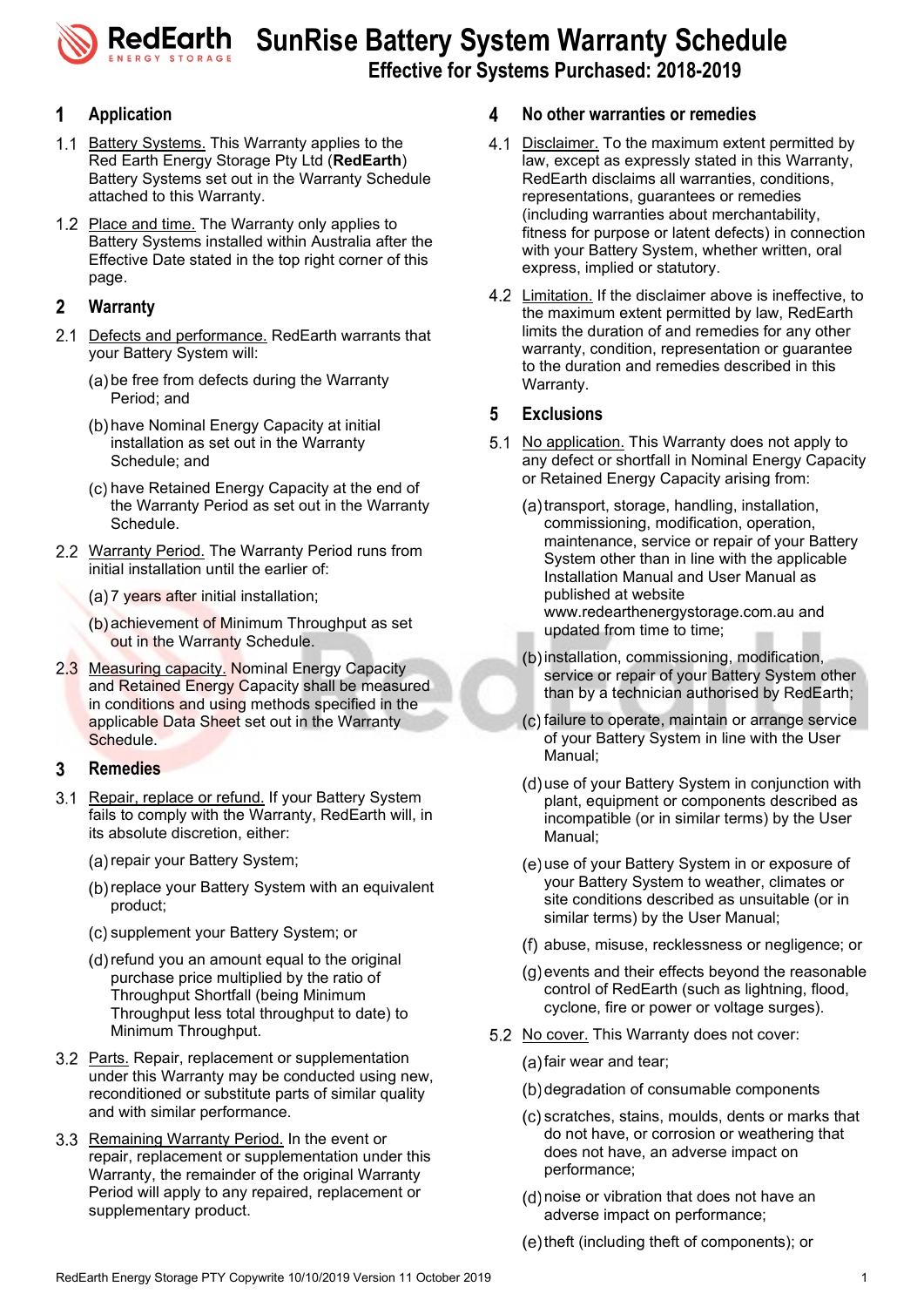(f) damage or deterioration that occurs after expiration or voiding of the Warranty Period.

# **Requirements and restrictions** 6

- 6.1 Internet connection. RedEarth needs remote access to your Battery System in order to effect firmware & software updates that may interrupt the operation of your Battery System from time to time. By connecting your Battery System to the internet, you consent to RedEarth effecting such firmware updates without further notice to you. If your Battery System:
	- $(a)$  is not connected to the internet for the Minimum Uptime; or
	- (b) has not been registered with RedEarth,

RedEarth will not be able to honour this Warranty for the Warranty Period. RedEarth will endeavour to notify you if RedEarth becomes aware that your Battery System has lost internet connection.

6.2 No unintended use. Your Battery System is not intended for use as a primary or back-up power source for life-support systems, other medical or in any other circumstance where product failure could cause or contribute to personal injury or serious property damage. RedEarth reserves the right to refuse to service your Battery System if it is used in these ways, and disclaims all liability arising from its service or refusal to service in such circumstances.

# **Limitation of liability**

- 7.1 No consequential loss. To the maximum extent permitted by law, RedEarth will not be liable for any consequential, incidental, indirect, exemplary, punitive or special damages in connection with the Battery System, regardless of the form of action and whether RedEarth had been informed about or might have anticipated the possibility, probability or magnitude of such loss or damage. For clarity, RedEarth will not be liable for loss (including loss by a third party) of use, enjoyment, convenience, production, contracts, revenue, profit, reputation, data or opportunity to earn, build or use the foregoing items or increased operating costs (including the cost of procuring substitute equipment or services) or financing costs.
- 7.2 Liability limit. To the maximum extent permitted by law, RedEarth's total liability (under contract, tort, statute or otherwise) to you in connection with this agreement is limited to the amount paid for your Battery System plus transport costs reimbursable to you under this Warranty.

# 8 **Further rights and remedies**

8.1 Local law. This Warranty gives you specific rights and its terms apply to the maximum extent permitted by applicable law; however, you may have further rights or remedies under the law of your country, state or province. For example, some jurisdictions may not permit disclaimers or limitations of liability, and some of these may not apply to you.

8.2 Australian Consumer Law. Nothing in this agreement limits the Australian Consumer Law (being schedule 2 to the *Competition and Consumer Act 2010* (Cth)). In line with the Australian Consumer Law, set out below in italics is prescribed wording that applies to certain customers, and which does not give you any rights you do not otherwise have.

*Your Battery System comes with guarantees that cannot be excluded under the Australian Consumer Law. You are entitled to a replacement or refund for a major failure and for compensation for any other reasonably foreseeable loss of damage. You are also entitled to have your Battery System repaired or replaced if the Battery System fails to be of acceptable quality and the failure does not amount to a major failure.*

# $\mathbf{q}$ **Claim process**

- 9.1 Contact authorised dealer. To make a claim under this Warranty, you should first contact the authorised dealer who sold you your Battery System.
- 9.2 Contact RedEarth. If you did not purchase your Battery System from an authorised dealer, or if you purchased it directly from RedEarth, you should contact RedEarth by means set out in the table immediately below, as updated from time to time and published at website www.redearthenergystorage.com.au.

|         | <b>RedEarth Contact Details</b> |  |
|---------|---------------------------------|--|
| Address | 15 Fienta Place                 |  |
|         | Darra, QLD 4076                 |  |
|         | <b>AUSTRALIA</b>                |  |
| Email   | info@redearth.energy            |  |
| Phone   | (07) 3279 6707                  |  |
|         | +61 7 3279 6707                 |  |

- 9.3 Provide details. In order to be processed, your claim needs to include:
	- (a) proof of original purchase of your Battery System from RedEarth or an authorised dealer;
	- (b) proof of any subsequent transfers of ownership;
	- $(c)$  description of alleged defect $(s)$ ;
	- (d) your Battery System's serial number;
	- (e) date and location of original installation; and
	- name and contact details of authorised installer.
- 9.4 Remote access. RedEarth may require remote access to your Battery System in order to be assess your claim or perform updates or repairs.
- 9.5 Returns. Before returning your Battery System or any product, you should obtain a Return Authorisation (aka RA) number from RedEarth.
- 9.6 Transport. You will need to arrange transport of your Battery System to and from RedEarth in line with the RPA process. If your claim is covered,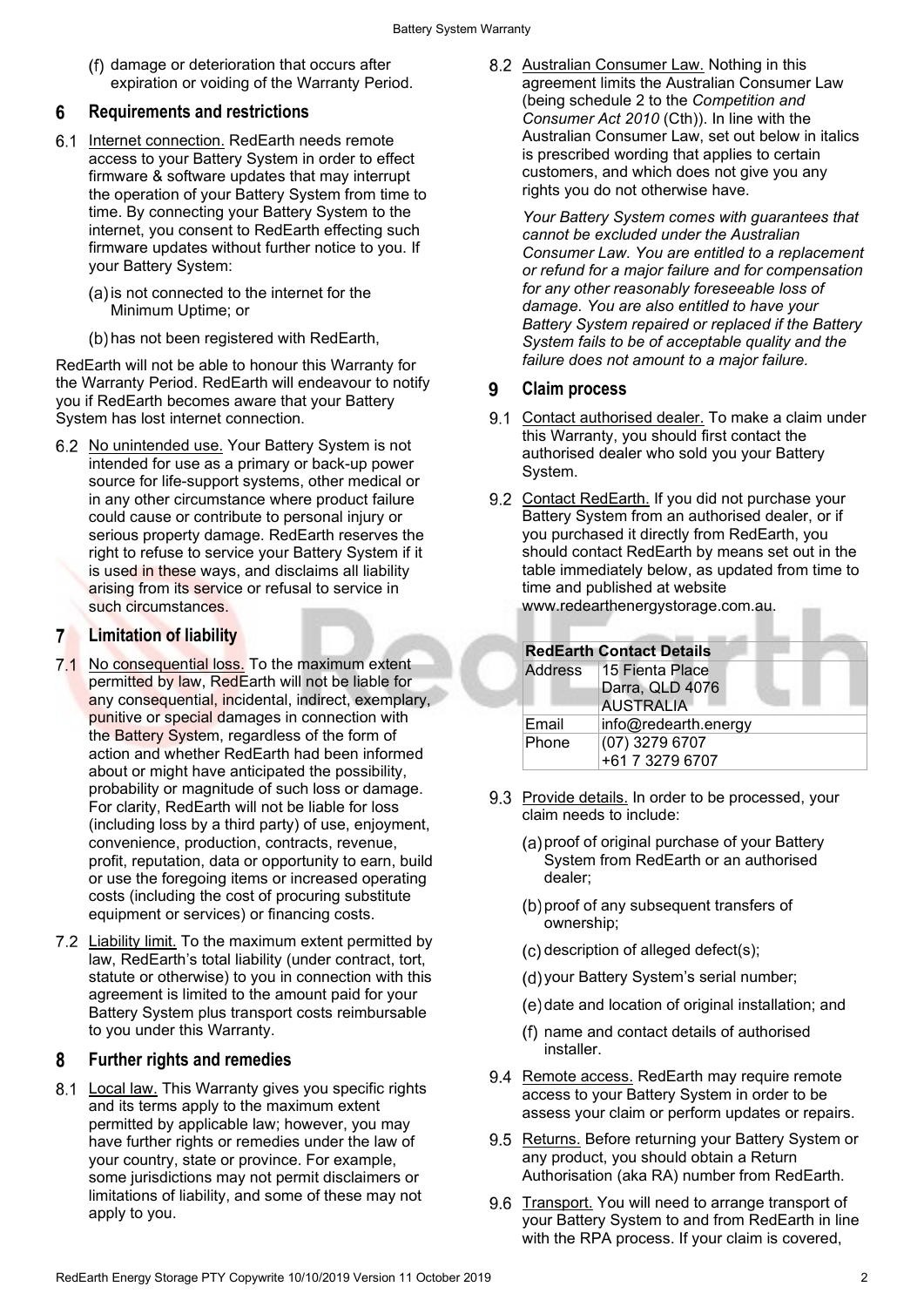RedEarth will pay for or reimburse you transport costs arising from your claim up to a maximum amount of \$200.00 (being Australian Dollars). If your claim is not covered, you will pay for or reimburse RedEarth's transport, inspection, testing and analysis costs arising from your claim.

# **Miscellaneous**

- 10.1 Interpretation. In this Warranty:
	- (a) headings, sub-headings, underlined text, headers and footers are for convenience only and do not form part of this agreement or affect its interpretation;
	- (b) 'includes', 'included', 'including', 'such as', 'particularly', 'especially' and similar words or expressions are not words or expressions of limitation.
- 10.2 Modification and waiver. No person, company or other entity, including an employee or authorised representative of RedEarth, can modify or waive this Warranty or any part of it. RedEarth reserves the right to make payments or provide other assistance in circumstances not covered by this Warranty, either across Battery System models or on a case-by-case basis, without incurring any liability or other obligation to do the same by other Battery System owners.
- 10.3 Severability. Where any part of this Warranty is or becomes illegal, invalid, unenforceable or void, such part shall be read down to the minimum extent required to cure such shortcoming, and the rest of this Warranty shall continue to operate without amendment.
- 10.4 Governing law and jurisdiction. This Warranty, or any claim or dispute in connection with this Warranty, shall be, governed by the laws of Queensland, without giving effect to conflict of laws legislation. The United Nations Convention on Contracts for the International Sale of Goods (1980) (aka UNCISG) does not apply to this Warranty. To the maximum extent permitted by law, persons claiming under this Warranty will submit to the non-exclusive jurisdiction of the courts of Queensland and courts able to hear appeals from such courts.

# lEarth